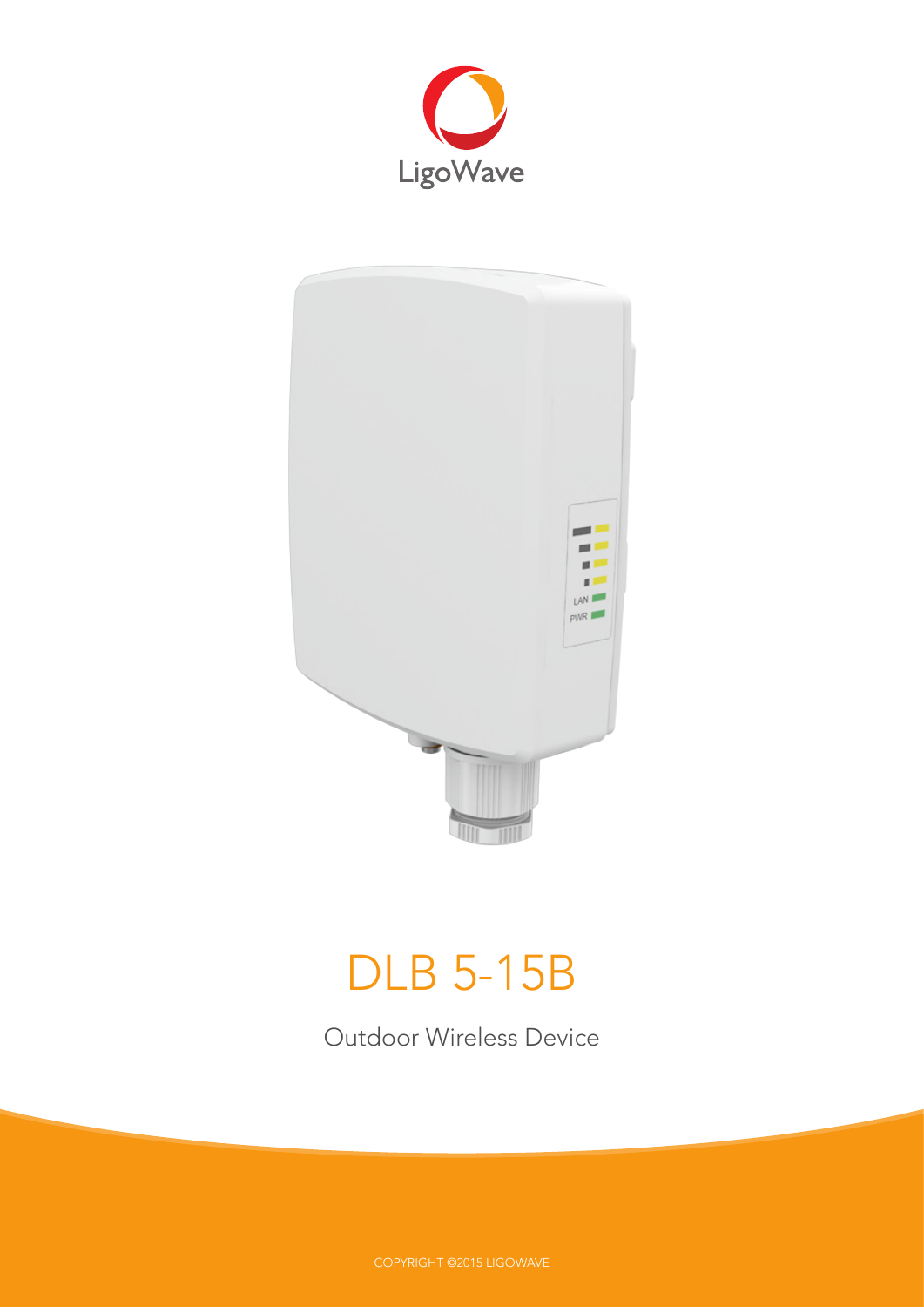# DLB 5-15B

The DLB 5-15B is a versatile, very efficient, and stable 5 GHz CPE. This product is equipped with an extreme output power (up to 29 dBm) 802.11n MIMO radio wrapped securely inside a robust, well designed and a small form factor enclosure. The robust hardware is coupled with a 15 dBi directional panel antenna; ideal for short to medium range applications.

Smart dynamic polling based protocol (iPoll 2) ensures reliable communication even in congested areas with 64 client devices connected to a base-station.

Equipped with LigoWave's dual firmware image feature, remote software upgrades are assured even if a power failure interrupts the process. The device will restart using the prior firmware in the event of an upgrade failure.

The enclosure is made of polycarbonate plastic with UV inhibitors to provide years of outdoor exposure in direct sunlight without cracking. Tested to meet vibration, temperature, drop, salt, fog, and electrical surge standards to ensure a high level of reliability and backed by a two-year warranty. It is equipped with a grounding lug and a grounded 24-volt PoE to allow a professional installation, resistant to electrical surges.

# **OS**

The DLB OS is a highly functional and easy to use operating system. This powerful and flexible operating system ensures flawless operation of all DLB hardware devices and effortless setup for those deploying the networks.

- Smart polling data transmission protocol (iPoll 2)
- Dual-firmware image support
- Responsive HTML 5 based GUI
- 170 Mbps capacity
- 80,000 PPS rate
- IPv6 support
- WNMS compatible





## WNMS

WNMS is a FREE enterprise grade Wireless Network Management System. A single software solution simplifies a large number of management and monitoring tasks for network administrators. LigoWave's comprehensive network management system supports several thousands of nodes. Multiple networks may be maintained and monitored using one server. A rich feature set helps to diagnose network problems effectively, visualize networks on a map, perform scheduled firmware upgrades automatically, track states of devices, get failure alerts, and collect statistics. The Web-based system environment supports multi-user accounts. Several administrators may manage different networks on the same server, without having access to each other's equipment. WNMS is available as a stand-alone version for Linux and Windows servers, as a cloud-based system and as a mobile application for Android devices.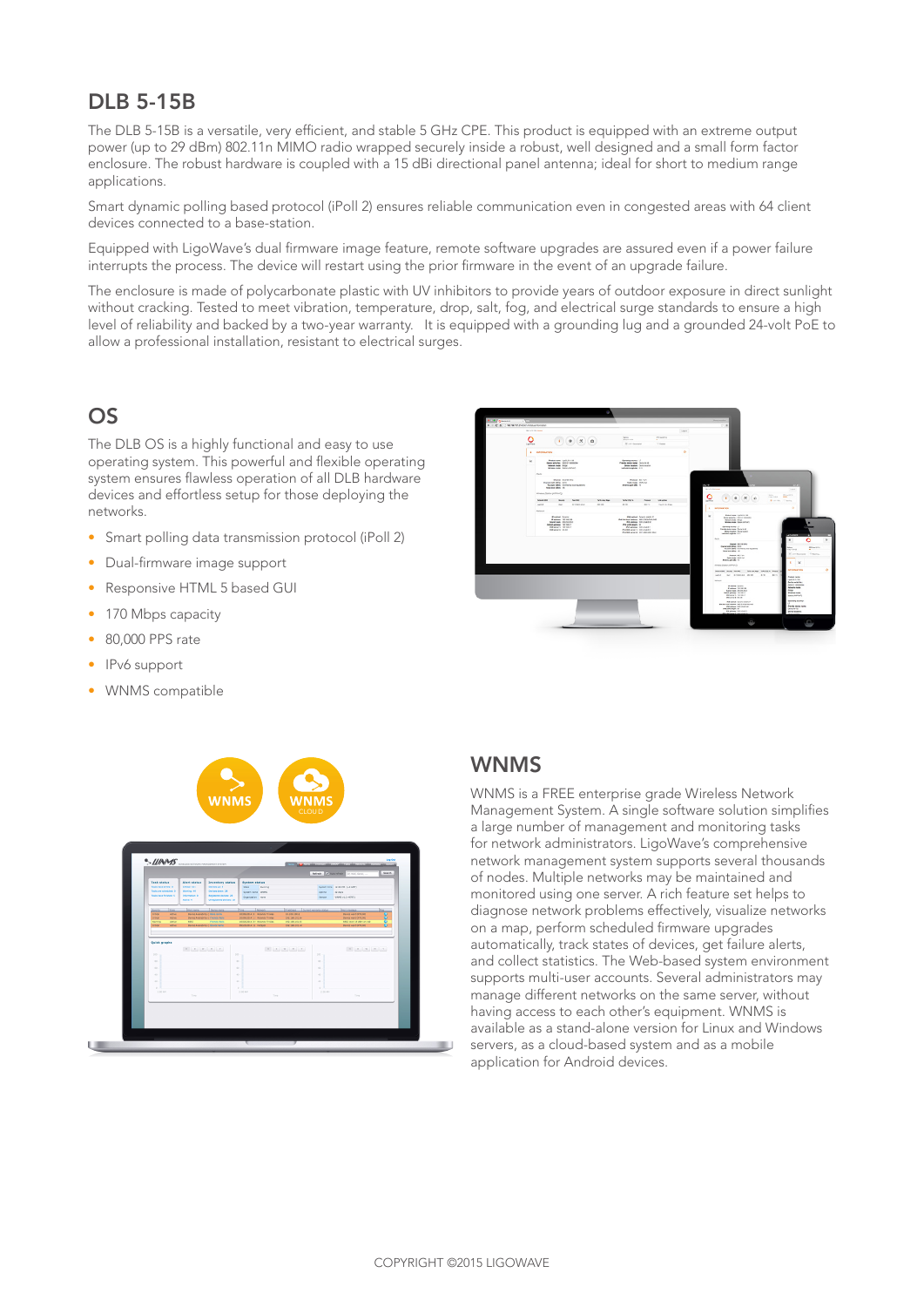# Specifications

| Product/ distance recomendation | <b>PTMP</b> mode                                            | <b>PTP</b> mode | PTP mode (full capacity) |  |
|---------------------------------|-------------------------------------------------------------|-----------------|--------------------------|--|
| <b>DLB 5-15B</b>                | 5 km/ 3.11 mi                                               | 7 km/ 6.21 mi   | 5 km/ 4.35 mi            |  |
|                                 |                                                             |                 |                          |  |
| <b>Wireless</b>                 |                                                             |                 |                          |  |
| <b>WLAN</b> standard            | IEEE 802.11 a/n, iPoll (proprietary)                        |                 |                          |  |
| Radio mode                      | <b>MIMO 2x2</b>                                             |                 |                          |  |
| Radio frequency band            | 5.150 - 5.850 GHz (FCC 5.150 - 5.250 and 5.725 - 5.850 GHz) |                 |                          |  |
| Transmit power                  | Up to 29 dBm (country dependent)                            |                 |                          |  |
| Receive sensitivity             | Varying between -97 and -75 dBm depending on modulation     |                 |                          |  |
| Channel size                    | 5,10, 20, 40 MHz                                            |                 |                          |  |
| Modulation schemes              | 802.11 a/n: OFDM (64-QAM, 16-QAM, QPSK, BPSK)               |                 |                          |  |
| Data rates                      | 802.11 n: 300, 270, 240, 180, 120, 90, 60, 30 Mbps          |                 |                          |  |
|                                 | 802.11 a: 54, 48, 36, 24, 18, 12, 9, 6 Mbps                 |                 |                          |  |
| Error correction                | FEC, Selective ARQ                                          |                 |                          |  |
| Duplexing scheme                | Time division duplex                                        |                 |                          |  |
|                                 |                                                             |                 |                          |  |
|                                 |                                                             |                 |                          |  |

|                              |                       | 15 Mbps | 30 Mbps | 45 Mbps | 60 Mbps  | 90 Mbps  | 120 Mbps | 135 Mbps | 150 Mbps |
|------------------------------|-----------------------|---------|---------|---------|----------|----------|----------|----------|----------|
| Receive sensitivity<br>(dBm) | 802.11N/              | $-97$   | $-95$   | $-93$   | $-88$    | $-85$    | $-81$    | $-79$    | $-77$    |
|                              | iPoll (20/40<br>MHz)  | 30 Mbps | 60 Mbps | 90 Mbps | 120 Mbps | 180 Mbps | 240 Mbps | 270 Mbps | 300 Mbps |
|                              |                       | $-94$   | $-92$   | $-89$   | $-85$    | $-82$    | $-78$    | $-77$    | $-75$    |
|                              |                       | 6 Mbps  | 9 Mbps  | 12 Mbps | 18 Mbps  | 24 Mbps  | 36 Mbps  | 48 Mbps  | 54 Mbps  |
|                              | 802.11a               | $-97$   | $-97$   | $-95$   | $-93$    | $-90$    | -86      | $-82$    | $-81$    |
|                              |                       | 15 Mbps | 30 Mbps | 45 Mbps | 60 Mbps  | 90 Mbps  | 120 Mbps | 135 Mbps | 150 Mbps |
|                              |                       |         |         |         |          |          |          |          |          |
|                              |                       |         |         |         |          |          |          |          |          |
|                              | 802.11N/              | 29      | 28      | 28      | 28       | 27       | 27       | 25       | 24       |
| power                        | iPoll (20/40)<br>MHz) | 30 Mbps | 60 Mbps | 90 Mbps | 120 Mbps | 180 Mbps | 240 Mbps | 270 Mbps | 300 Mbps |
| combined)                    |                       | 28      | 28      | 28      | 28       | 26       | 26       | 24       | 23       |
| Output<br>(dBm)              | 802.11a               | 6 Mbps  | 9 Mbps  | 12 Mbps | 18 Mbps  | 24 Mbps  | 36 Mbps  | 48 Mbps  | 54 Mbps  |

#### Antenna

| Type | Integrated directional panel antenna |
|------|--------------------------------------|
| Gain | 15 dBi                               |

### Wired

Interface 10/100 Base-T, RJ45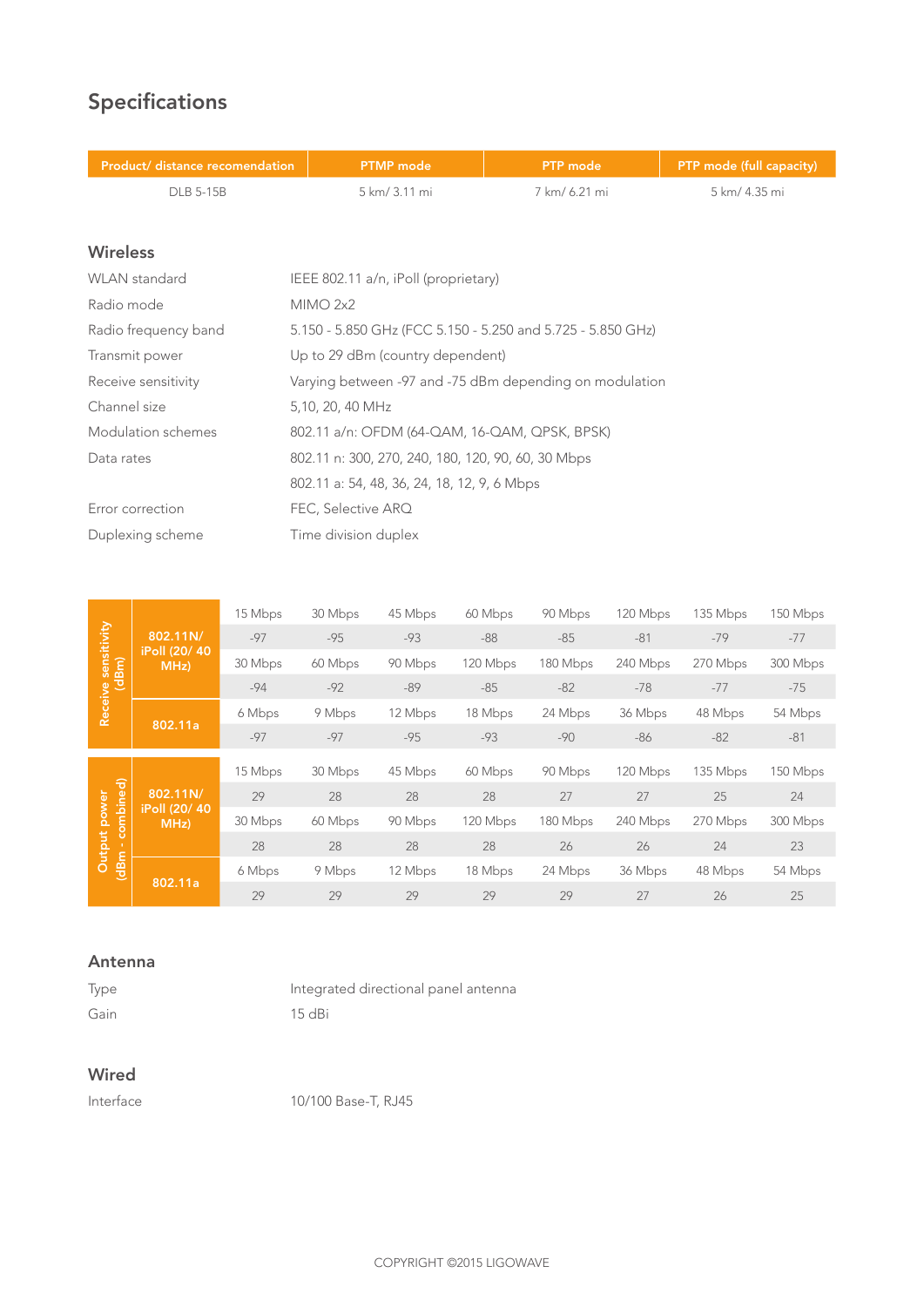## Software

| Wireless operating modes | Access point (auto WDS), access point (iPoll 2), station (WDS, iPoll 2), station (ARP NAT)                      |
|--------------------------|-----------------------------------------------------------------------------------------------------------------|
| Wireless techniques      | Smart station polling, smart auto-channel, adaptive auto modulation,<br>automatic transmit power control (ATPC) |
| Wireless security        | WPA/WPA2 personal, WPA/WPA2 enterprise, WACL, user isolation                                                    |
| Wireless QoS             | 4 queues prioritization on iPoll 2                                                                              |
| Network operating modes  | Bridge, router iPv4, router IPv6                                                                                |
| Network techniques       | Routing with and without NAT, VLAN                                                                              |
| WAN protocols            | Static IP, DHCP client, PPPoE client                                                                            |
| Services                 | DHCP server, SNMP server, NTP client, router advertisement daemon, ping watchdog                                |
| Management               | HTTP(S) GUI, SSH, SNMP read, WNMS, Telnet                                                                       |
| Tools                    | Site survey, link test, antenna alignment                                                                       |

## **Physical**

| Dimensions | Length 150 mm (5.9 "), width 115 mm (4.5 "), height 55 mm (2.1 ") |
|------------|-------------------------------------------------------------------|
| Weight     | 450 g (16.2 oz)                                                   |
| Mounting   | Combination wall / pole mount with quick swap bracket included    |

#### **Power**

| Power supply            | 12 - 24 VDC passive PoE (24 V passive PoE adapter is included in the package) |
|-------------------------|-------------------------------------------------------------------------------|
| Power source            | 100 – 240 VAC                                                                 |
| Power consumption (max) | 4.5 W                                                                         |

#### Environmental

| Operating temperature | $-40^{\circ}$ C (-40 F) ~ +65°C (+149 F) |
|-----------------------|------------------------------------------|
| Humidity              | $0 \sim 90\%$ (non-condensing)           |

#### Management

System monitoring SNMP v1/2c/3 server, Syslogs, system alerts via e-mail and SNMP trap

#### **Regulatory**

Certification FCC/IC/CE